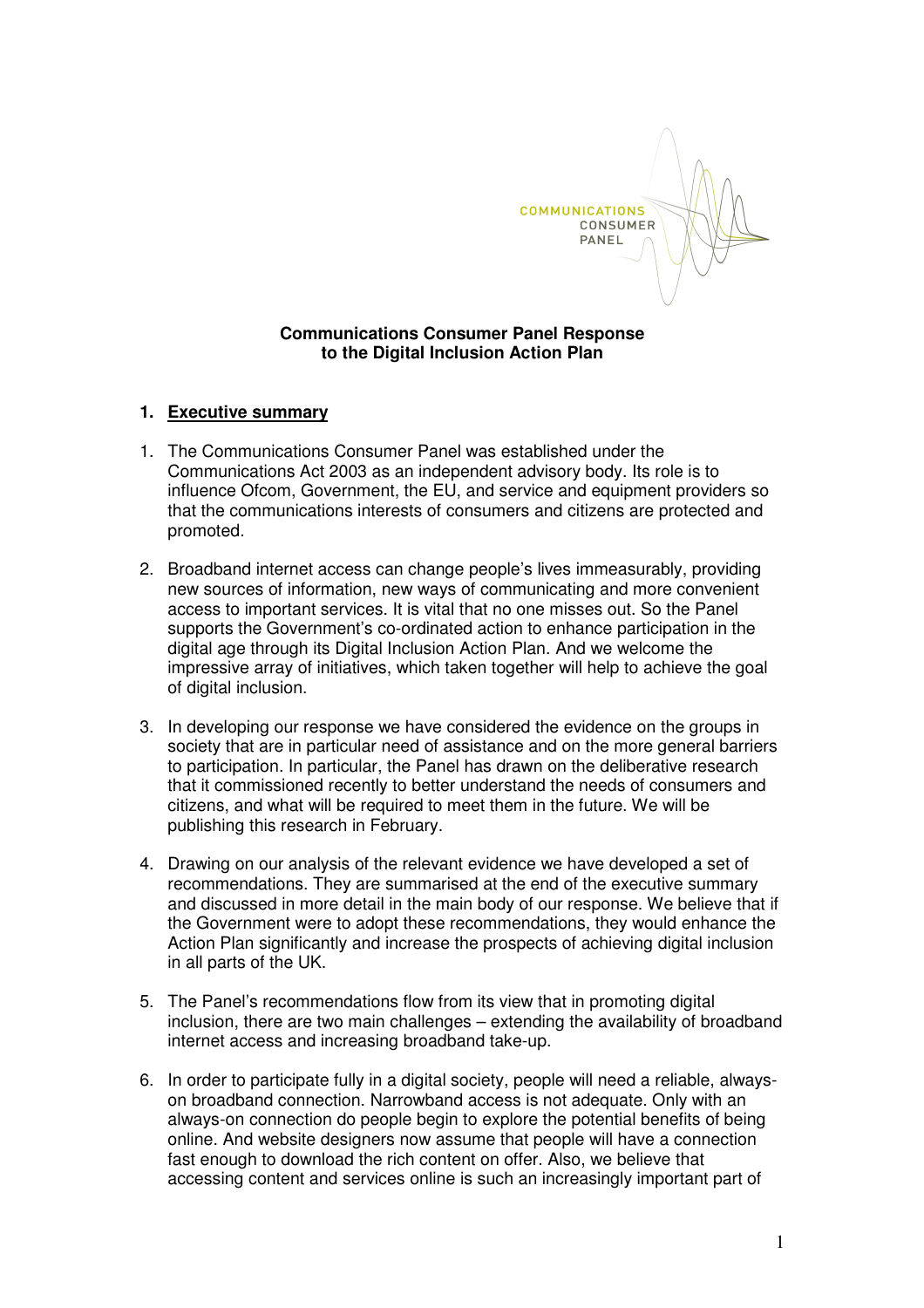people's lives that limited access at, for example, a public library, is not an effective substitute for access at home.

- 7. The Government should recognise as well that extending the availability of reliable broadband access is of particular importance for people who live in sparsely populated, rural areas. People in rural areas who do have broadband value it more highly than those in other areas. One reason for this is that they often have poorer access to other communications services – they may suffer, for example, from poor mobile phone coverage. Another reason is that in rural areas there tends to be less access to traditional face-to-face services, making access to information and services online more important. Digital inclusion will not be possible, therefore, until the UK has genuinely universal broadband availability. This will mean extending broadband coverage to include both people who cannot get broadband access at all at the moment and people who have a slow or unreliable connection because of the distance between where they live and the nearest BT exchange.
- 8. To encourage take-up of broadband, we believe that a dual approach is needed. The Government should take targeted action to encourage take-up among particular social groups and, at the same time, take action to help all consumers and citizens get the most out of being online.
- 9. Our analysis of the data on the take-up of broadband shows that the social groups that are in particular need of assistance are lower income families, older people and people with a disability.
- 10. The Panel believes that the Home Access Initiative is a major step towards greater digital inclusion for children from lower income families. There is scope to develop this initiative further, however, in order to maximise the potential benefits. The Panel suggests that using a Wimax cloud to provide broadband access in a local area would help to keep the service simple and so limit the scope for things to go wrong. Also, schools could hold evening classes for parents so that they can learn computer skills and how to protect themselves and their children online. The initiative could also be extended to provide computers and broadband access for children who are outside the traditional educational environment or living in foster or care homes.
- 11. There is a wide range of outreach programmes run by organisations such as: UK Online; BT Internet Rangers; Age Concern; and Silver Surfers. Such programmes have already helped large numbers of people who were previously excluded and the Digital Mentor Scheme will be able to build usefully on this work. But in the Panel's view, the focus of the Scheme should be mentoring for older people. Older people have by far the lowest level of broadband take-up and research shows that, although many say that they have no need to be connected, many would welcome help in overcoming the things that hold them back, such as a lack of confidence about how to use a computer.
- 12. The Government should also focus on providing targeted help for people with a disability. At the moment, 66 per cent of people with a disability are not connected to the internet at all. We suggest that the Government should develop an outreach programme that is tailored specifically to the needs of people with a disability. Related to this is the need to encourage equipment providers to supply equipment that meets the needs of people with a disability and so enables them to better access communications services. The Government could also review its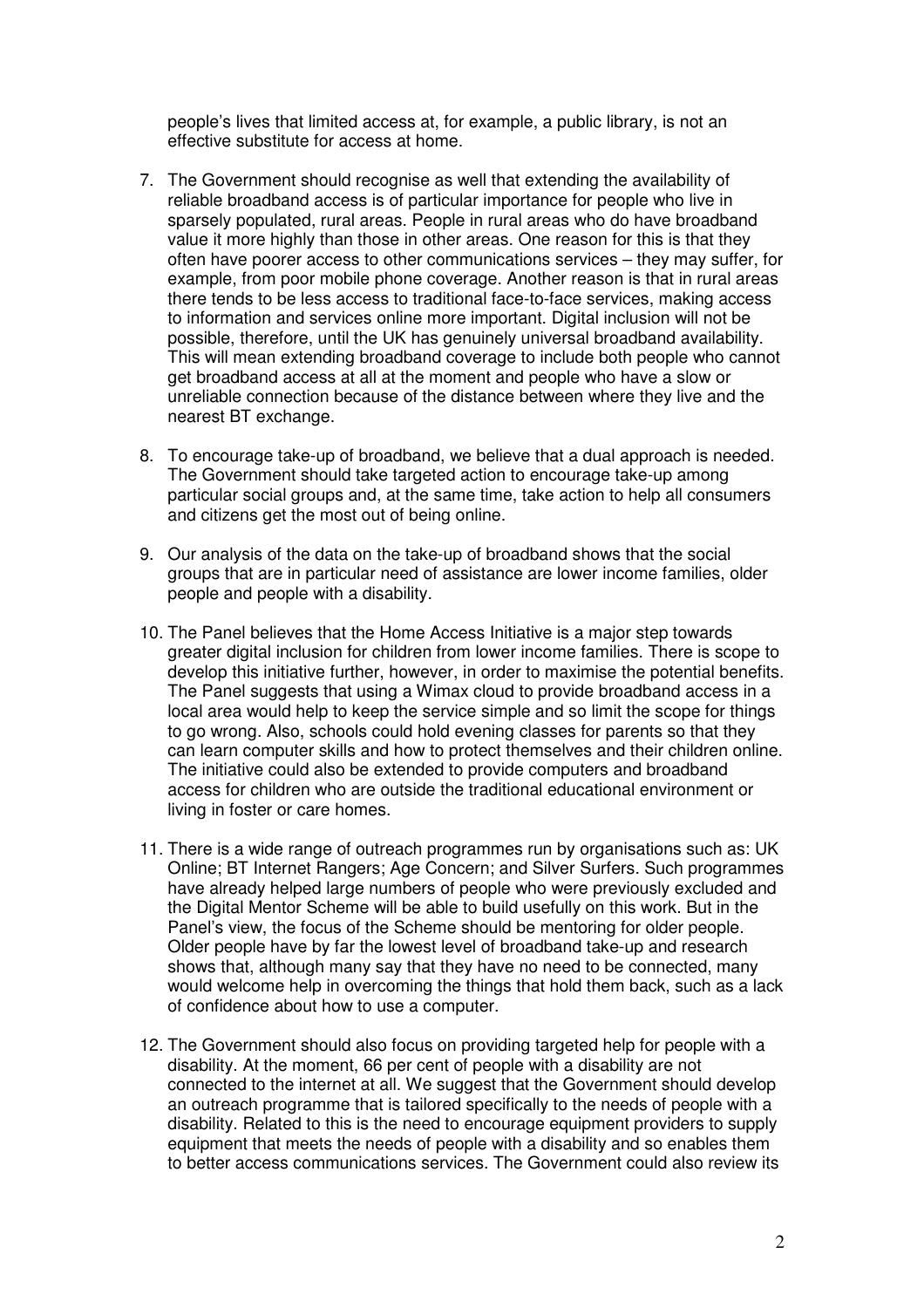own approach to procuring communications equipment to ensure that the needs of people with a disability are taken into account.

- 13. As well as targeting specific social groups, the Panel believes that Government should promote take-up generally through a focus on empowering citizens and consumers. People need to be able to choose and use the communications services and equipment that meet their needs. They need to have the ability to protect themselves and their families online. And they need to have the confidence that their personal data will be treated with care by both Government and industry. Promoting communications literacy, or media literacy as it is often called, should be central therefore to the Government's efforts to promote digital inclusion and ensure that all UK citizens and consumers are able to participate fully in the digital age. To this end, we recommend that the Government should build consumer trust and confidence through co-ordinated action to increase media literacy and make information easier to find.
- 14. The public sector also has a role to play in getting people online by developing compelling online services such as telemedicine. As a prelude to potentially expanding the development of such services, the Government could undertake an impact assessment that in exploring the costs and benefits would take into account the benefits in terms of enhanced digital inclusion. However, it would be important to recognise the need to preserve traditional services for those who still need them.
- 15. The Government also has an important leadership role and so we welcome its intention to appoint a Digital Inclusion Champion, supported by a Taskforce. This should give the goal of digital inclusion more visibility in Government and lead to improved co-ordination of initiatives at national, regional and local level.
- 16. We suggest that the Champion should consider whether the Government should set digital inclusion targets, and should look overseas for examples of innovative programmes that the UK could learn from. And it would be advisable for the Taskforce to comprise representatives from industry and the third sector as both groups would bring valuable theoretical and practical knowledge.
- 17. We also suggest that the Champion should highlight the importance of security and privacy. Consumers recognise the potential benefits of information sharing, but will embrace communications services fully only if they trust Government and industry to treat their personal information with care. The Champion could lead discussions with Government and industry to ensure that this issue is addressed.
- 18. Finally it is important to recognise that the precise action needed to achieve digital inclusion will vary in different parts of the UK, and that the Devolved Administrations are also taking action in pursuit of this goal. Therefore, the Government should tailor its activities to meet the particular needs of the UK's Nations and Regions and should co-ordinate its activities with other interested parties.
- 19. The Panel has nine recommendations. We elaborate on them later in our response.
	- 1. The Government should recognise that there is a particular need to improve broadband availability in rural areas (see paragraph 30).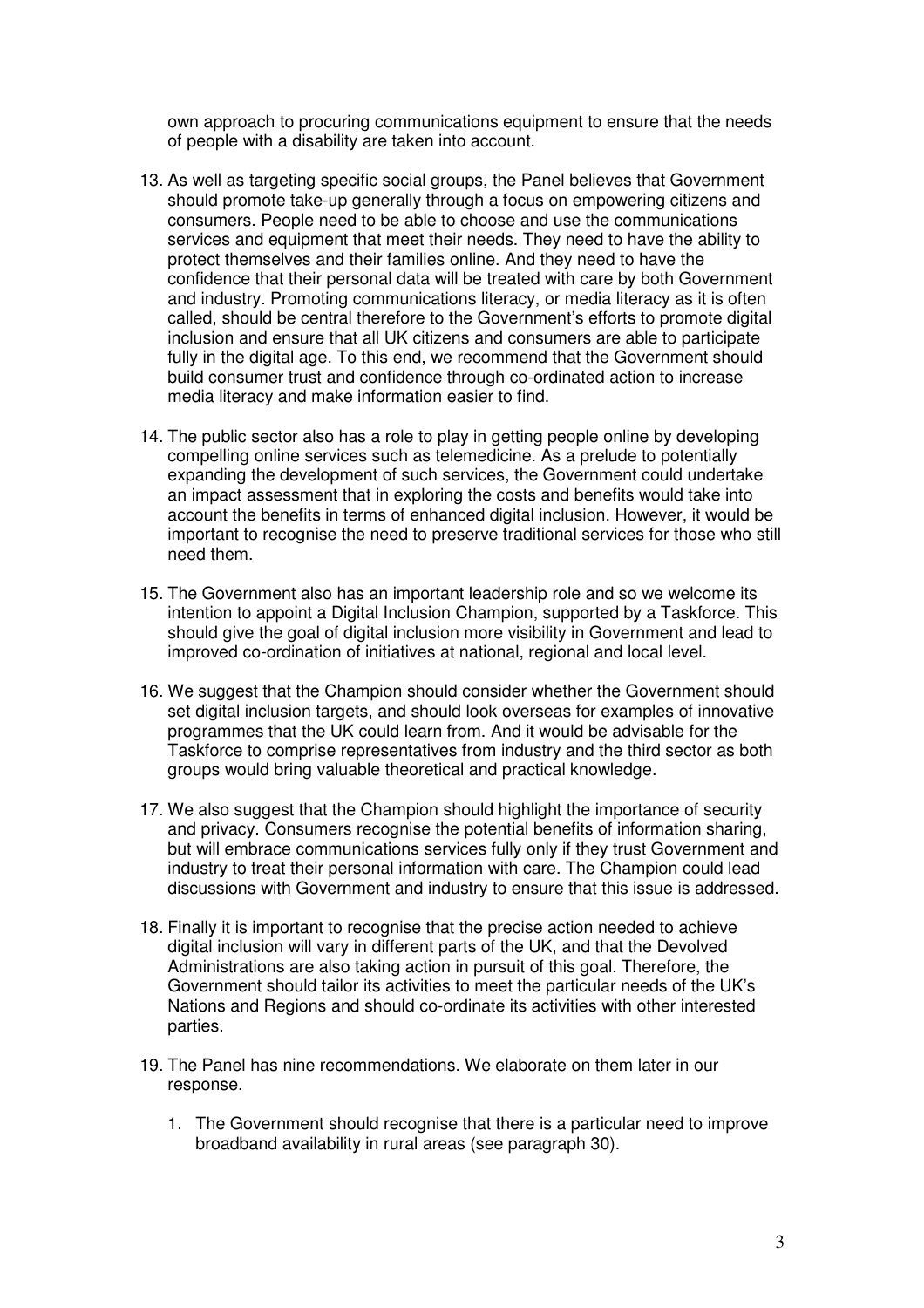- 2. The Home Access Initiative should be expanded in order to maximise the potential benefits for the children and parents of low income families (see paragraphs 38-42).
- 3. The Digital Mentor Programme should have a particular focus on older people and groups that are considered to be at-risk (see paragraphs 45-47).
- 4. The Government should develop an outreach programme that is tailored specifically to the needs of people with a disability and should take steps to promote the wider availability of equipment that they find usable (see paragraph 48-52).
- 5. The Government should build consumer trust and confidence through coordinated action to increase media literacy and make information easier to find (see paragraph 57)
- 6. The Government should assess the impact of moving more public service online and in doing so, take into account the benefits in terms of increased digital inclusion (see paragraph 60).
- 7. The Government's Digital Inclusion Champion should consider the benefits of setting targets for digital inclusion and should seek to learn from innovative schemes abroad (see paragraphs 64-65).
- 8. The Digital Inclusion Champion should highlight the need for Government and industry to better protect personal data in order to increase consumer trust and confidence (see paragraph 66).
- 9. The Digital Inclusion Action Plan should recognise that the needs of different parts of the UK vary and the Government should co-ordinate its activities with those of the Devolved Administrations (see paragraph 67-68).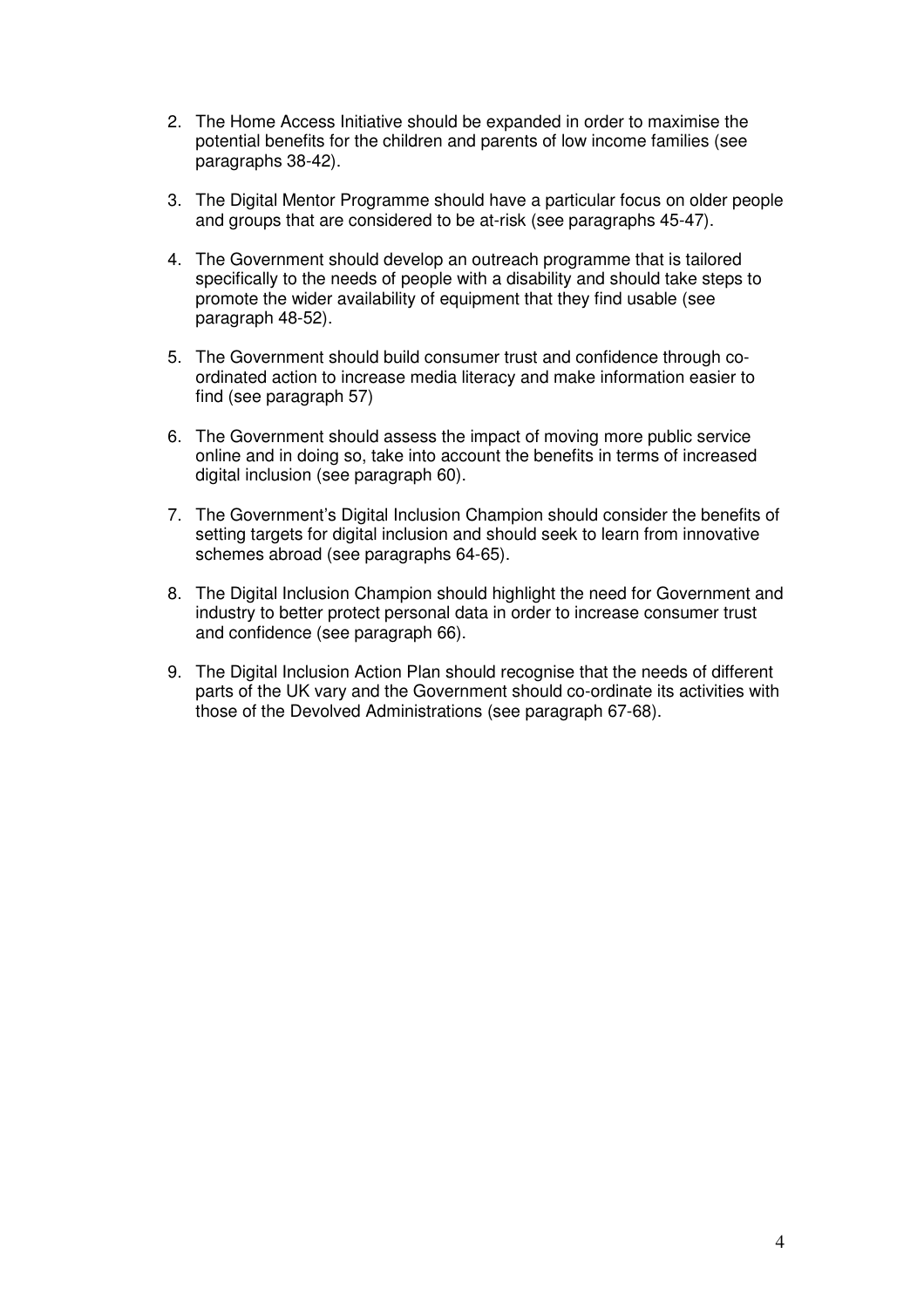# **2. Introduction**

- 20. We welcome the opportunity to respond to the Government's Digital Inclusion Action Plan. We believe it is essential that consumers and citizens are able to participate in today's online world and that those who are digitally excluded are increasingly likely to become socially excluded - if they are not already. The UK's take-up of the internet over the past decade has been impressive - 65% of UK households are connected.
- 21. However, this figure is based on broadband and narrowband (dial-up) internet penetration rates - of which broadband represents about 93% of all connections and narrowband about 5% $^1$ . Narrowband access is declining year on year and will increasingly be inadequate to meet consumers' needs. Consumers need a broadband connection to access today's visually-rich web sites - including Government's. And importantly, the 'always on'nature of broadband significantly changes the way people use the internet.
- 22. A substantial number of households 40% are not connected to broadband. The policy-challenge is to get this 40% online. Tackling this group involves resolving two linked, but very different challenges: availability and take-up. By availability we mean physical access to a broadband network. We use 'take-up' as a catch-all term that includes a multitude of issues, such as: cost barriers; attitudinal barriers; media literacy and; usability.
- 23. Take-up of internet access at home varies substantially according to socioeconomic group. 84% of AB households have internet access at home compared with 43% of DE households and figure 1 reveals that only 32% of those households with incomes below £11,500 have access to the internet.



**Figure 1: Income profile of those who have internet access at home**

Source: Ofcom Consumer Experience 2008 research report, 25 November 2008

24. There are significant differences in internet take-up by age. A clear example of this is that 70% of people over the age of 65 have never used the internet<sup>2</sup>. Figure 2 reveals that internet take-up by age falls dramatically (by 28% in the period of 2008) for the age group  $65 - 74$  year olds in comparison with take-up for the 45-64 year old age range. And take-up for the over 75 age range stands only at 17%.

<sup>&</sup>lt;sup>1</sup> The Consumer Experience 2008, Ofcom

<sup>&</sup>lt;sup>2</sup> Internet Access 2008 Households and Individuals, Office for National Statistics, 26 August 2008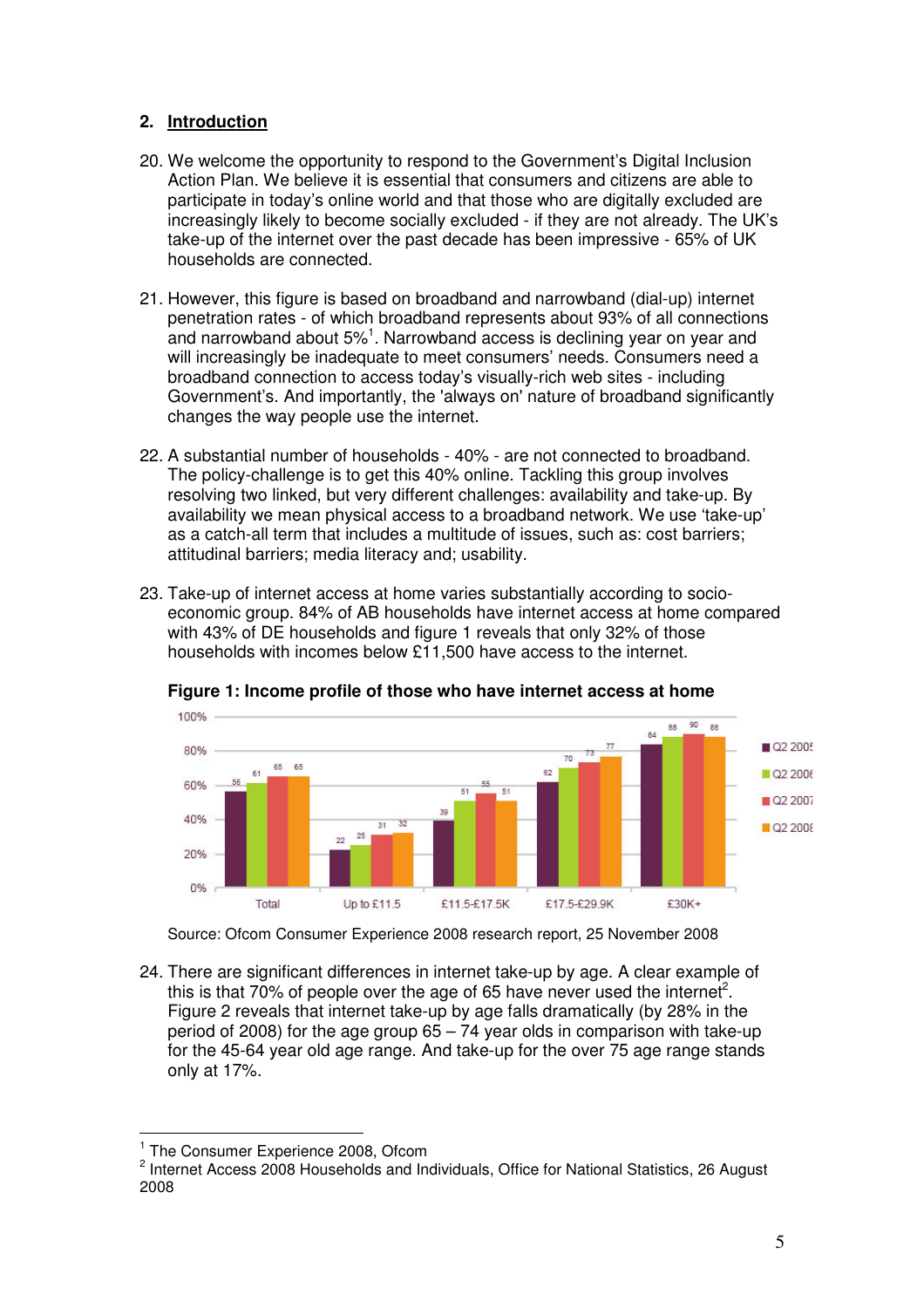25. What the research shows is that there are two distinct groups of non-users: older people and those on lower incomes. We note that internet take-up is rising across all socio-economic and age groups, but the increase in take-up starts from such a low base in the DE socio-economic group and over 65 age group that we think these groups provide particular cause for concern. We think connecting them to the internet via broadband should be the priority.

![](_page_5_Figure_1.jpeg)

**Figure 2: Age and socio-economic profile of those who have internet access at home**

Source: Ofcom Consumer Experience 2008 research report, 25 November 2008

- 26. Taking the above research findings into account, and defining access to the internet as broadband access, this response sets out what we think the Action Plan should do to help close the digital divide for the distinct groups of people that we have identified, and to promote digital inclusion more generally. It covers the following issues:
	- Availability
	- Take-up
	- Digital Mentor Scheme
	- People with a disability
	- Consumer and citizen empowerment
	- Delivery of public sector services
	- The Digital Inclusion Champion
	- Nations and Regions

# **3. Availability**

### **Geographical access**

27. Without physical availability to a basic broadband service a UK citizen or consumer is automatically digitally excluded - regardless of how good their ICT or media literacy skills are. BT's claim that 99.6% of homes and businesses are connected to an ADSL-enabled exchange is well known, but there are organisations such as the Communications Management Association (CMA) who challenge it. Even if this statistic is correct that still leaves a significant number of households that are not connected to an ADSL-enabled exchange. Plus, being connected to such an exchange does not mean that a person will have a reliable connection. Some people live too far from an exchange to get a reliable fast connection or any connection at all.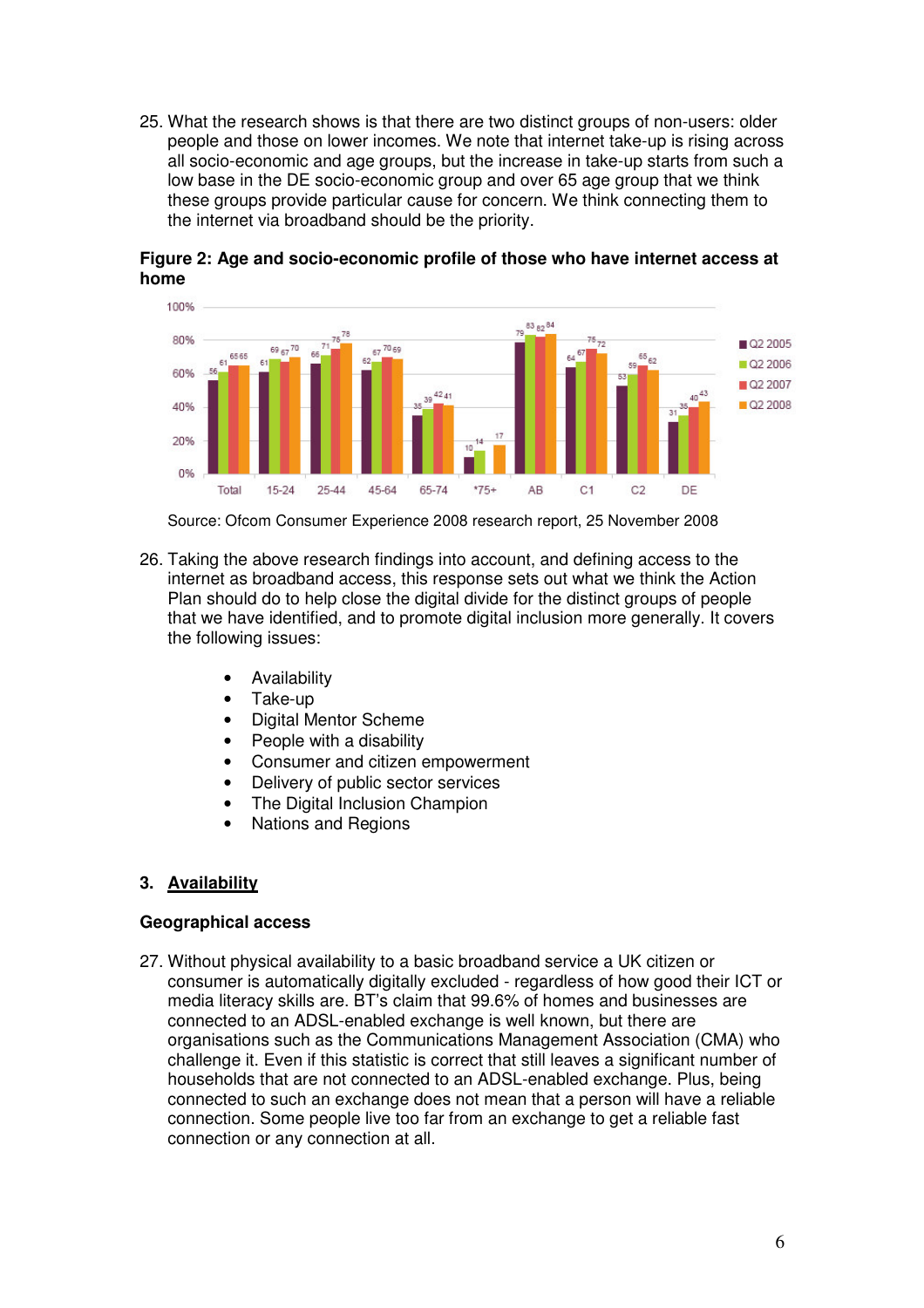- 28. **We recommend** that Government locates those homes that reside within these 'not spots'. The outcome of such a mapping exercise will enable central, national and local governments to target resources efficiently and close the physical digital divide.
- 29. Ofcom's data reveal that households in rural areas have a higher take-up of broadband compared to households in urban areas<sup>3</sup>. This is unsurprising to us as research into the communications market continually reveals that rural and sparsely populated areas have poor communications services generally, i.e. poor or non-existent mobile coverage compounded by poor or non existent digital terrestrial television and radio; and have less choice and access to goods and services in traditional 'bricks and mortar' form. Broadband access allows rural citizens equal access to some important parts of the marketplace.
- 30. **We recommend** that Government ensures there is a rural dimension to its work to promote the geographical availability of broadband. This will help central, national and local government ensure parts of the UK are not stranded on the wrong side of an 'availability' digital divide.

# **Universal service**

- 31. We have made a number of recommendations to Lord Carter's Digital Britain project that are relevant to the issue of promoting digital inclusion. We thought it would be helpful, therefore, to share these recommendations with you. In particular, we recommended to Digital Britain that broadband should be universally available, although we are technology neutral as to how such a service should be provided.
- 32. Policy makers need to recognise that the wider availability of a consistent minimum speed across the UK would create more opportunities for the private and perhaps more importantly the public sector (e.g. health and education), to deliver new and innovative services. And that increasingly, content and internet services delivered by the internet are designed on the assumption that users have a fast connection. And yet, we know there are many households in the UK who have access to an unreliable up to 0.5 Mbit/s connection. As time progresses we believe these users will increasingly be unable to access the internet effectively.
- 33. We recommended to Government that it should assess what would be involved in ensuring that a fast reliable broadband connection is available to everyone in the UK. We take the position that what matters it is not the speed or size of the pipe that is used to deliver services. It is the services themselves. The nature and number of services will change rapidly as consumers, industry, and Government utilise this delivery mechanism. Over time, therefore, the speed of connection that consumers and citizens need to access services will change.

# **Next Generation Access**

34. Taking the issue of a minimum service requirement further, we are starting to notice a range of 'availability' digital divides materialise in the UK as parts of the country gain access to next generation access (NGA) or super-fast broadband. The current divide ranges from those citizens that have various broadband access: of 0.5 to 2 Mbit/s; up to 8Mbit/s; up to 24 Mbit/s (ADSL2+); and up to

<sup>&</sup>lt;sup>3</sup> http://www.ofcom.org.uk/research/cm/cmrnr08/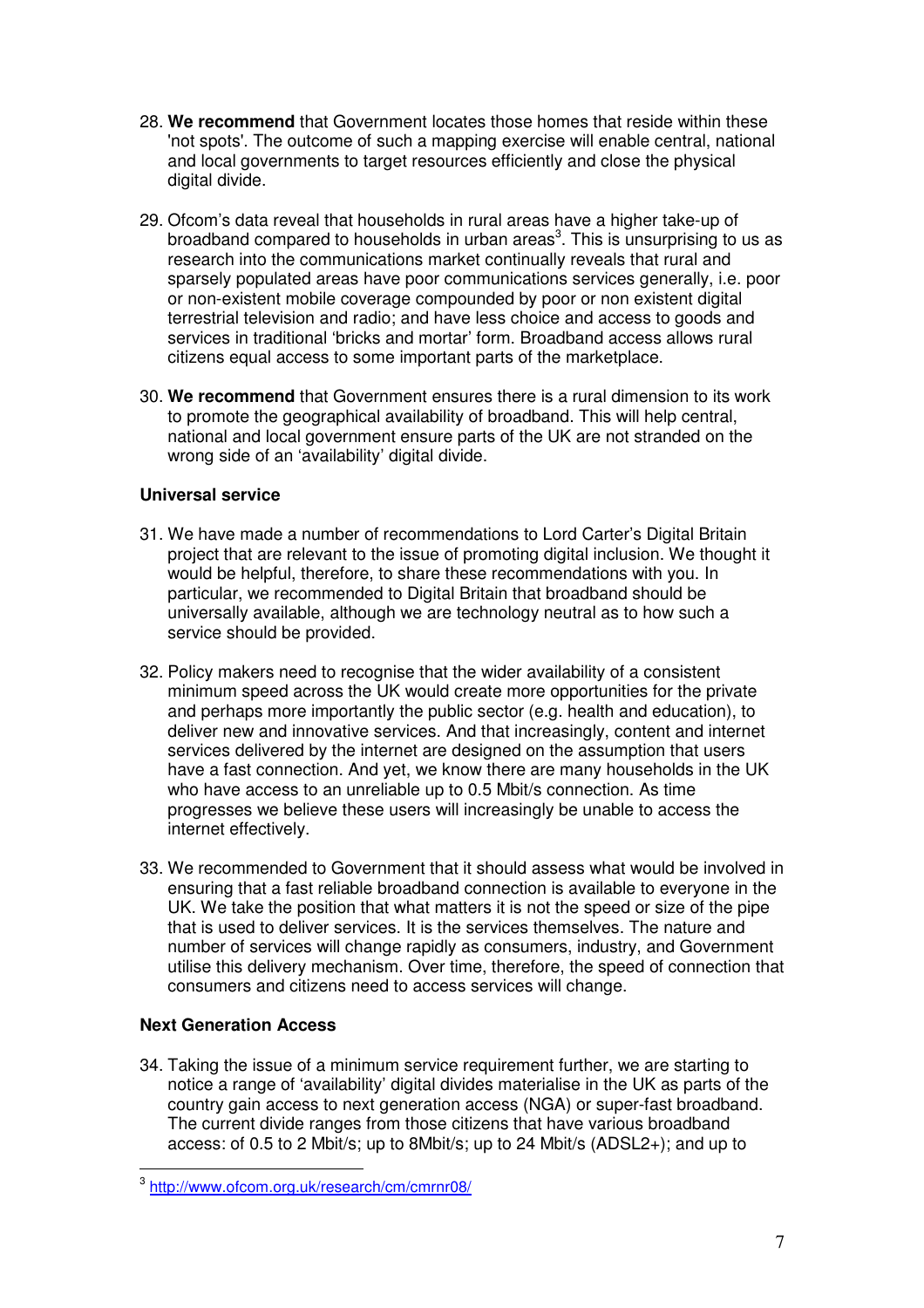50Mbit/s. As roll-out of super-fast broadband continues it will focus on densely populated urban areas. According to current projections rural areas will miss out on NGA to a greater extent than with current generation broadband.

35. Research undertaken by Benoit Felton, of the Yankee Group, reveals there is a greater take-up and a 'higher value' placed on super-fast broadband by consumers and citizens in rural areas, due to the poor or non-existent service that they were receiving. We think policy makers should recognise that the rollout of super-fast broadband to rural areas would lead to strong demand. We think there are lessons to be learned from first generation broadband roll-out and that Government should help support the establishment of a 'trigger' scheme. This would show the level of demand needed to trigger rollout in each area and so provide a focus for community groups to demonstrate the interest in their local areas. In this way the amount of risk involved in rolling out super-fast broadband could be reduce. The delivery of NGA to rural areas would have the added benefit of preventing the emergence of a digital divide between those consumers who have super-fast broadband and those who do not.

# **4. Take-up**

### **Home Access initiative**

36. There is the obvious and strong correlation between pc ownership and internet take-up. 90% of pc owners have the internet at home and the most common environment to access the internet is at home<sup>4</sup>. The lack of access leads to welldocumented disadvantages. This point is supported by our research, '*Children and the internet: A research study into the social effects of lack of internet access on socially disadvantaged children and families*'. The following research undertaken by BECTA reveals:

*…Access (also) impacts on educational attainment; on the development of ICT skills, and learning skills more generally; on motivation and engagement; increased access to resources enabling self-directed learning; increased continuity of learning between different learning environments" 5*

37. Part of the solution to close the digital divide is to increase pc take-up across the population and warmly welcome the recent announcement by Jim Knight, Minister of State for Schools and Learners, that the Government will be spending £300 million on the Home Access Initiative, which will provide pc and broadband internet home access to 1 million children between the ages of 5 and 19 who live in households that are in receipt of income support or unemployment benefit. This is a clear commitment by Government to close the digital divide for disadvantaged groups in society.

# **Ensuring provision**

38. We **recommend** the Home Access Initiative should provide low income households with internet access via a wireless cloud in school catchment areas of high socio-economic levels of deprivation. This is to ensure simplicity for the end-user and reduce the need for people to have technological knowledge of

<sup>&</sup>lt;sup>4</sup> Internet Access 2008 Households and Individuals, Office for National Statistics, 26 August 2008

<sup>&</sup>lt;sup>5</sup> Extending Opportunity, Final Report of the Minister's Taskforce on Home Access to Technology, July 2008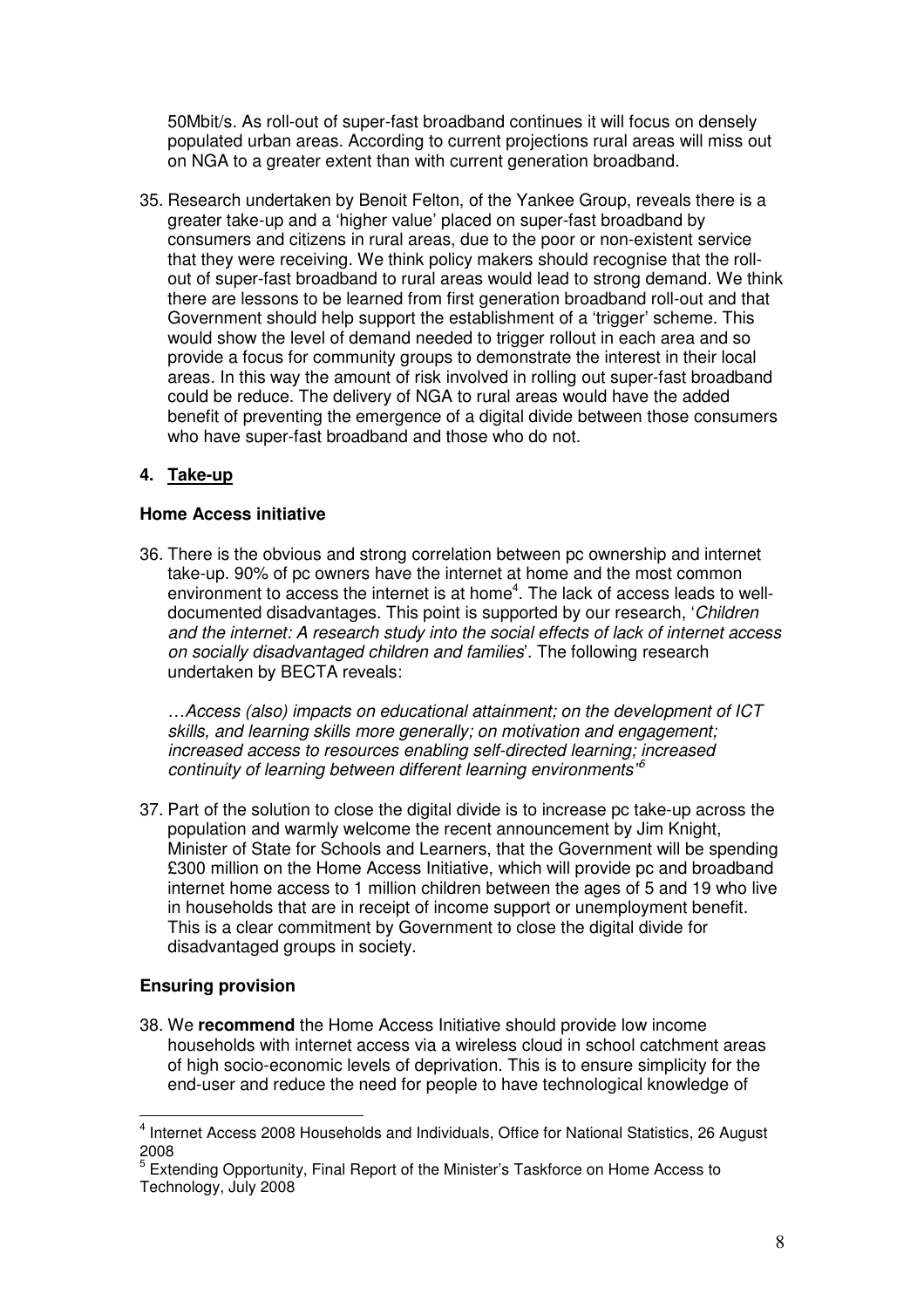such things as routers or the provision of a support line if a connection fails. Importantly, it overcomes the need for a household to have a fixed line. Ofcom's data reveal a year on year fall on fixed line ownership as people switch to mobile - often due to cost implications.

### **Those outside of traditional learning environments**

- 39. **We recommend** that the Government ensures its Home Access Initiative includes those that are not part of the traditional schooling environment. For example, Notschool.net provides an easily accessible remote learning education programme to young people who do not attend school due to a variety of reasons. For example, they may have an illness or phobia; be pregnant; be being bullied or disaffected; be part of the travelling community; have a reluctance to learn; be excluded from school; or be in care. Home access to online services is essential to the education of disadvantaged and at-risk groups of children.
- 40. **We recommend** that all foster and care homes should automatically qualify for free broadband and pc access under the Home Access initiative. Whilst this widens the scope of the initiative it will capture those children who are particularly vulnerable or at risk; and where ICT skills can help with educational attainment to ensure they do not become part of the socially excluded, as is so often the case.

#### **Engage the digitally-disengaged adults in low income households with an outreach programme**

- 41. Digitally dis-engaged adults are also key to the digital inclusion agenda. Our research<sup>6</sup> (and that of others) shows that home access to a pc and internet by a child in the home can have a significant impact in reducing the numbers of digitally dis-engaged adults - especially if there are programmes that reach out to these parents. Digitally including these adults has the added benefit of providing a mechanism for the Government and local authorities to deliver tailored solutions to this section of society.
- 42. **We recommend** that the Home Access Initiative ensures that those schools that take part in the scheme provide evening classes for digitally disengaged parents so they can learn the ICT and media literacy skills required to get online, and importantly protect their children. These classes will need to specifically tackle, and help people overcome, attitudinal barriers that some adults have towards using a pc and being connected. We identified a particular group of parents that need help to overcome such barriers in our research, '*Children and the Internet'* 7 - the 'fearful' parents. We accept that these evening classes may not be enough to help adults be fully confident about using a pc and being online, or how to protect their children. Later in this paper (at paragraphs 53-56) we set out further thoughts on how the government could help to empower people.

<sup>&</sup>lt;sup>6</sup> http://www.communicationsconsumerpanel.org.uk/smartweb/young-people-andcommunications/young-people-and-communications

<sup>7</sup> http://www.communicationsconsumerpanel.org.uk/smartweb/young-people-andcommunications/young-people-and-communications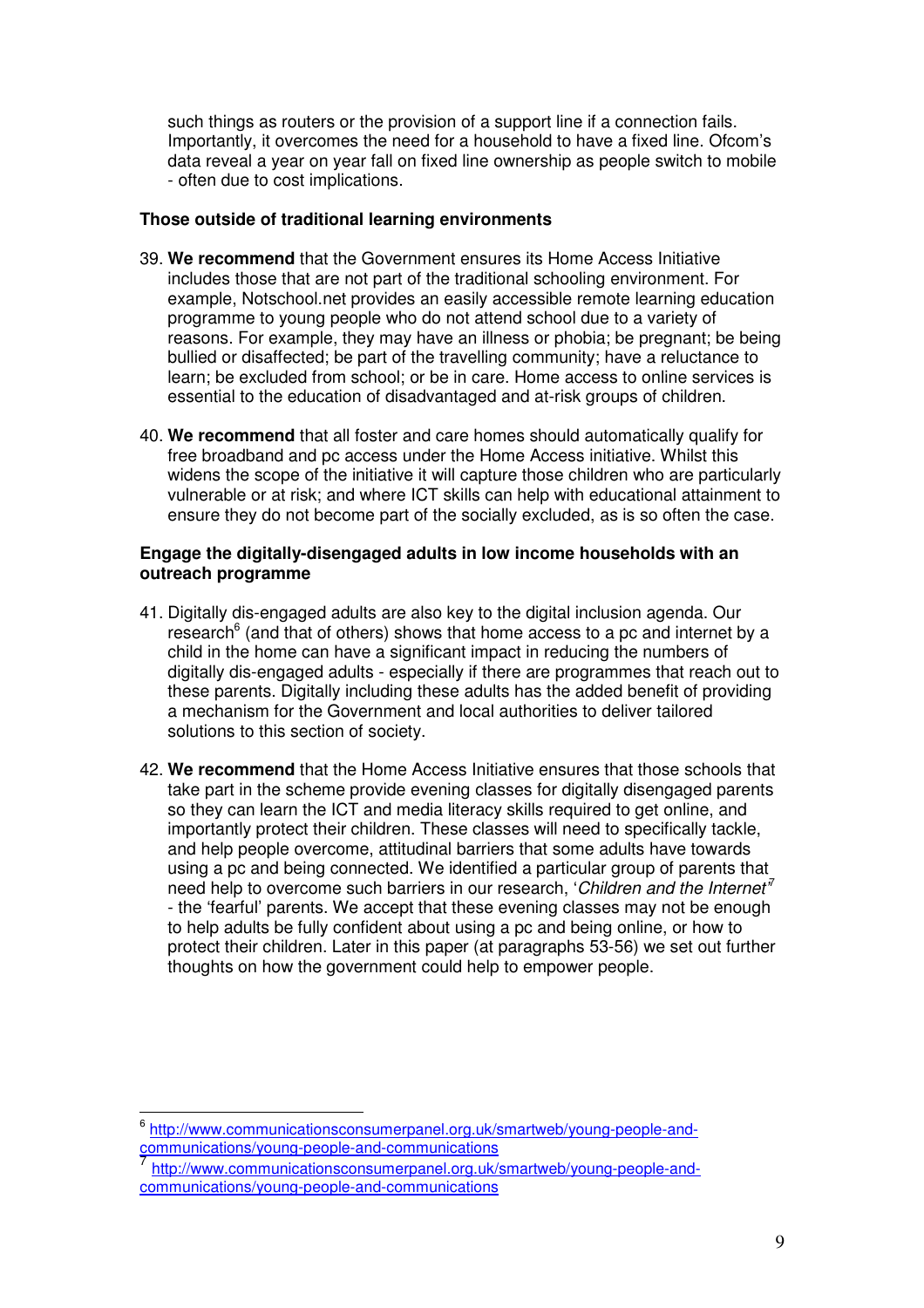### **Community specific outreach programmes**

43. Our Children and the Internet workshop $8$ , which was attended by Government, industry, and third sector policy makers, revealed that the programmes which are most successful in engaging parents are tailored specifically to the local community – these will be different for rural or urban areas, areas that are ethnically diverse, or localities where, for parents, English is not the first language. There is not a one-size fits all solution, rather a number of solutions will be needed to help children and parents who are in different situations.

# **5. Digital Mentor Scheme**

44. We welcome the Action Plan's Digital Mentor Scheme. It will complement the existing outreach programmes provided by organisations such as: Age Concern; UK Online; BT's Digital Rangers; and Silver Surfers. Much can be learned from these organisations on how to deliver successful programmes.

### **Those most at risk**

45. **We recommend** part of the scheme should help those groups that are most at risk in society. We point to the Department of Communities and Local Government (DCLG) Digital Inclusion team's work in profiling these groups young adults not in education, employment or training (NEETs); people with mental health problems; people with a learning disability; and ex-offenders $9$  - and recommend that Government should draw on the solutions that have been put forward to help people who fit these profiles be digitally included.

### **Older people**

- 46. **We recommend** that the priority group for the Digital Mentor Scheme should be older people. All of the available research (including that at paragraphs 23-25) shows that this is the largest unconnected user group and is likely to draw great benefit from online public services such as: online GP services; NHS direct; the Department for Work and Pensions (DWP) website; Consumer Direct; the ability to shop online, in particular, the delivery of heavy goods such as groceries; and other services that can help alleviate isolation and help them to keep in touch with friends and family, e.g. email or online video calling.
- 47. Our own research, *'Older people and communications technology: an attitudinal study into older people and their engagement with communications technology' 10* shows clearly that non-users are not all rejecters of the internet and that the majority of non-users, who we termed in the research 'the disengaged', can be engaged with the right support and environment. What outreach programmes must do to help these non-users get online is to help them overcome their attitudinal barriers, such as: *"afraid of the unknown, of breaking the computer, or appearing foolish in the eyes of younger tutors and fellow-learners 11* ". We disagree with the quantitative studies suggests that: older people have 'no need'

<sup>&</sup>lt;sup>8 8</sup> http://www.communicationsconsumerpanel.org.uk/smartweb/young-people-andcommunications/young-people-and-communications 9

http://www.communities.gov.uk/communities/digitalinclusion/research/

<sup>&</sup>lt;sup>10</sup> http://www.communicationsconsumerpanel.org.uk/smartweb/older-people-andcommunications/older-people-and-communications 11

http://www.communicationsconsumerpanel.org.uk/smartweb/older-people-andcommunications/older-people-and-communications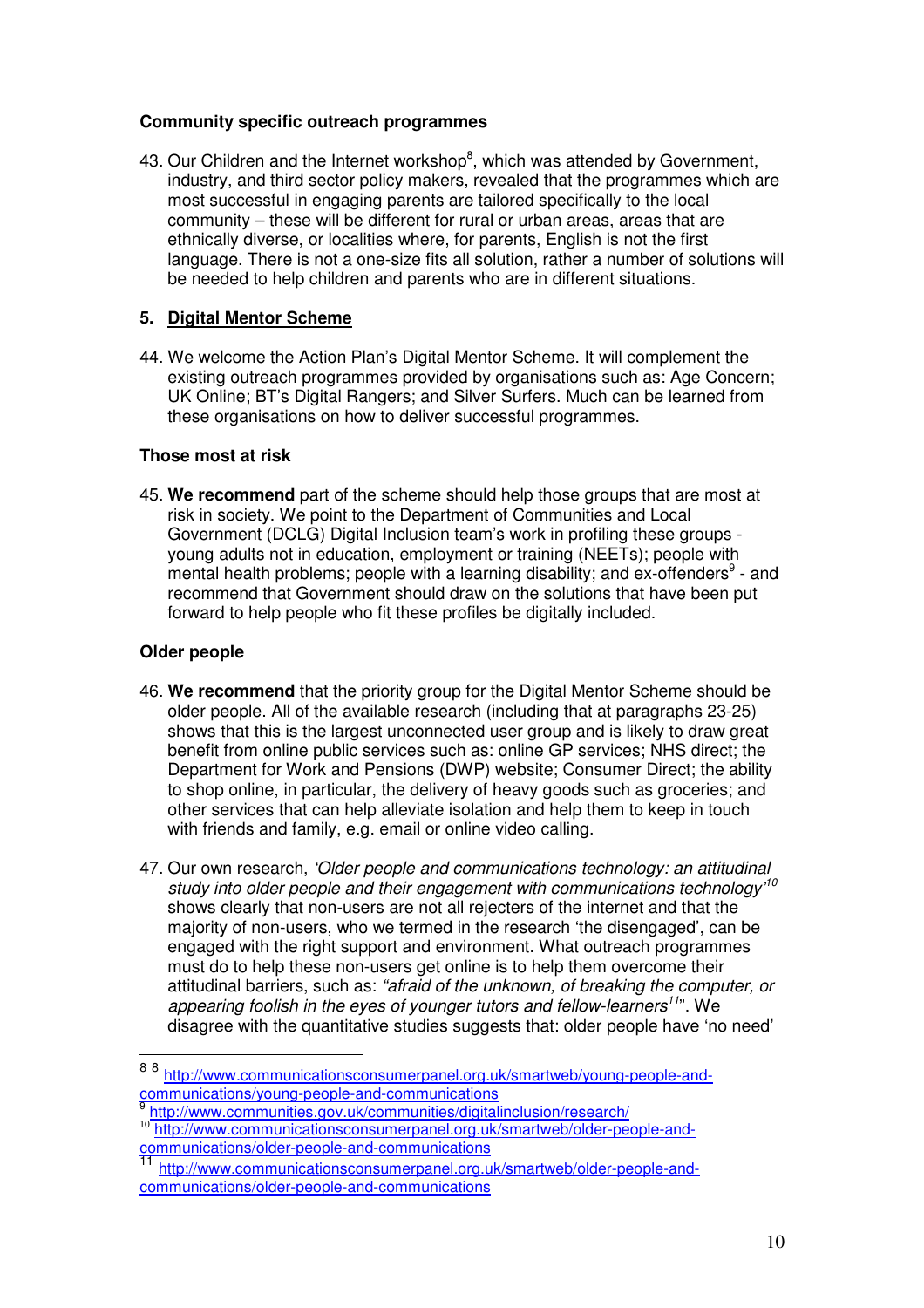to access the internet and we believe that a tailored support programme will help to close the digital divide for this group.

# **6. People with a disability**

### **A tailored outreach programme for people with a disability**

48. A constituency that is central to the inclusion debate but whose needs are often overlooked is people with a disability. Ofcom's tracker survey (2007) revealed that 66% of people with a disability are not connected. This is a large number of people excluded from the digital world. **We recommend** that a specific outreach programme, tailored to the needs of people with a disability, is established to ensure that the number of disabled people who are not online is dramatically reduced.

### **Usability**

- 49. Part of the solution to closing this digital divide is the widespread availability of usable equipment that delivers equivalent functionality at no additional cost to the end-user. We believe that it is important for people with a disability to be aware of and have access to the full range of ways in which they can communicate, i.e.: two way video for sign language users; captioned telephony for the hard of hearing; and traditional text relay services. Government agencies should be looking to utilise new technology, such as video relay services, to deliver public services to people with a disability, improving the user experience in the process.
- 50. We think there are two steps that Government can take to improve the usability of services. First: local, central and national governments can place a stronger emphasis on its public procurement of accessible equipment, which is allowed by the EU procurement Directive. The EU Commission study "Measuring the Progress of E-accessibility in Europe"<sup>12</sup> shows there is very limited progress towards e-accessibility across the continent in this respect. To improve the situation **we recommend** that Government change its procurement procedures in favour of accessible equipment which in turn is likely to enable the UK to become a European leader in providing e-accessible solutions.
- 51. Second, the recent Commission statements on the Electronic Framework Review point to it implementing measures that will ensure equal access to the communications market for people with a disability - involving the provision of special terminal devices to hearing-impaired users, relay services, or other products or services to meet the need of the end user. **We recommend** the Government supports the Commission's proposals in order to reduce digital exclusion for this group of citizens.
- 52. **We recommend** that the new Digital Champion should facilitate discussions between manufacturers, service providers and disability groups to develop usable products and services that meet the needs of disabled end-users. This is likely to result in quicker solutions than would otherwise be developed if we relied solely on formal regulation.

<sup>&</sup>lt;sup>12</sup>http://ec.europa.eu/information\_society/newsroom/cf/itemdetail.cfm?item\_id=4280, Nov 2007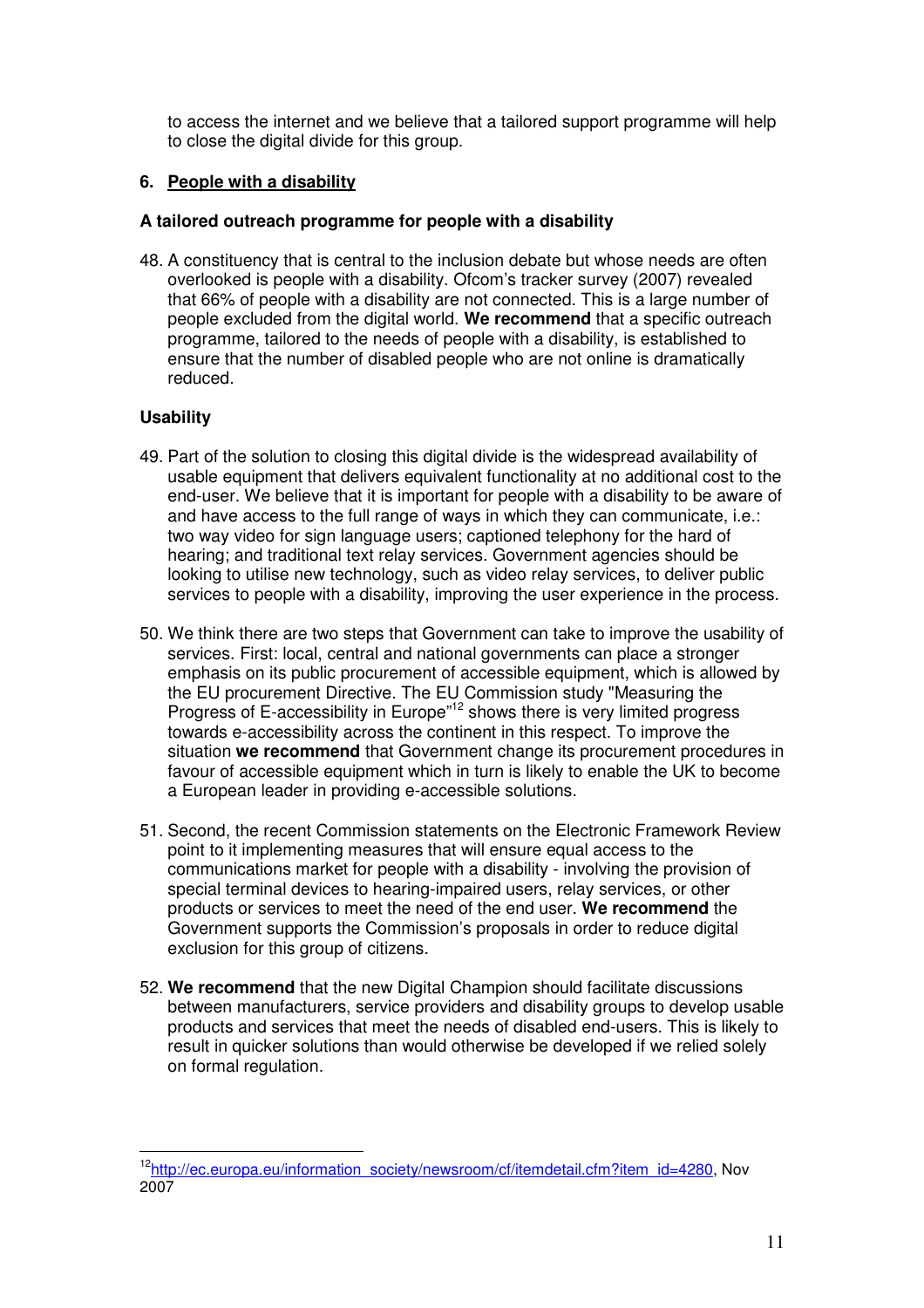### **7. Consumer and citizen empowerment**

- 53. Consumer and citizen empowerment is central to digital inclusion. People must have the skills and ability to choose and use the correct products and services for their needs. They must have access to the necessary information so that they can make the correct choices and importantly, be able to provide protection for themselves and their families from scams and unwanted or harmful content.
- 54. This is because in today's world, information is now pervasive, non-geographic and difficult to regulate. Fraudulent activity is prevalent, virulent and continually evolving. Consumers are having to understand a new lexicon such as: phishing; pharming; and spearing<sup>13</sup>. In turn, consumer protection is becoming more sophisticated and people will have to take more responsibility for their own protection and not rely solely on the regulator. And it is an on-going challenge to make children safe and confident in online environments.
- 55. We know that people are concerned about their privacy and the security of their personal data online - how their information is used, by whom and where does it end up. This concern is hindering take-up and use of online services by those who are connected and participation levels overall.
- 56. New research, which we will publish in February 2009, reveals that people acknowledge that they have a responsibility for protecting themselves, but need help from service providers, Government and regulators in order to do so. The following recommendations are designed to help Government to meet this need.
- 57. **We recommend** that the Government should build on the recommendations of the Byron Review and take further steps to build consumer trust and confidence. In particular, it should co-ordinate action to increase media literacy, particularly among disadvantaged groups, and make information easier to find by, for example, exploring the idea of a portal or helpline that would provide, or direct consumers to, valuable information, such as help with troubleshooting, news about online scams, or information about how to protect children online.

### **8. Delivery of public sector services**

58. We think that UK society will be significantly enhanced when the public sector provides more services in digital form that are useful and easy to access. We note the trials by the public sector to deliver such innovative services, of which VITAL<sup>14</sup> is only one. This scheme is described in figure 3.

<sup>13</sup> Phishing is the criminally fraudulent process of attempting to acquire sensitive information such as usernames, passwords and credit card details by pretending to be a trustworthy entity in an electronic communication. Targeted versions of phishing at individuals have been termed spear phishing. Pharming is a hacker's attack aiming to redirect a website's traffic to another, bogus website.

<sup>&</sup>lt;sup>14</sup> Delivering Digital Inclusion: An Action Plan for Consultation, October 2008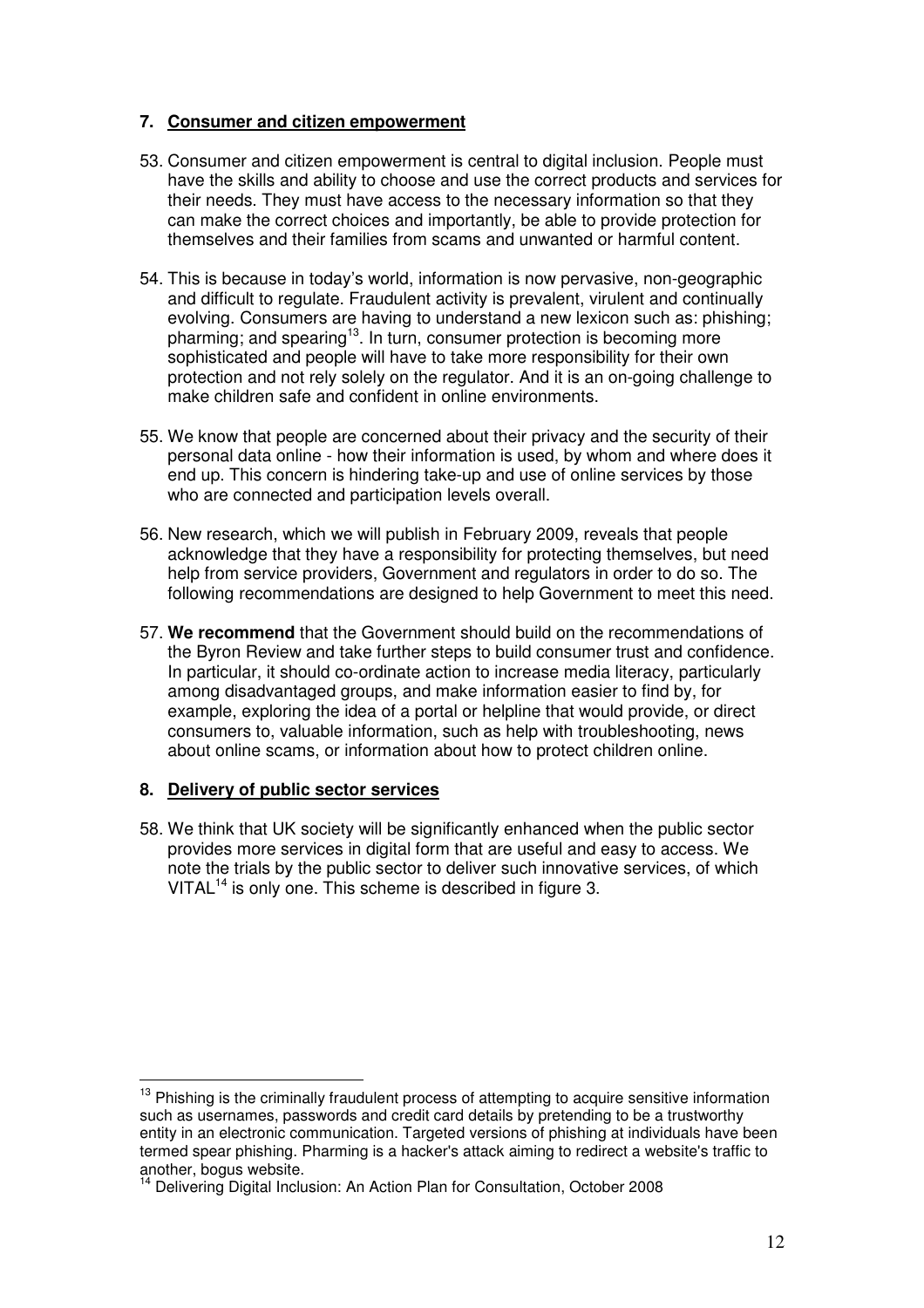# **Figure 3: VITAL**

#### Remote assistance for rural older people: VITAL

Derwentside District Council's ICT and EU experience is once again being put to good use in a new EU funded research project called VITAL. They are working with a number of European partners to develop a set of technologies, platforms and applications aiming to provide remote assistance to older people using the concept of Total Assistance. Total assistance is assistance anytime, anywhere, through access to domestic terminals for specific services. VITAL targets anyone over 60 who is in reasonably good physical and mental condition, able to operate the most common functions of a TV set using a remote controller and simple applications on a mobile phone. The system will also take into account physical limitations associated with age such as hearing loss, visual impairment, slow responsiveness, and any difficulty in accessing user friendly technologies. By using existing infrastructures and domestic terminals, VITAL is designed to deliver advice, assistance, information, education, entertainment and inter-personal communications to older people using advanced user interfaces over readily available domestic terminals that are specifically designed (ie TV and mobiles) and to offer personalised information and services in an active way using speech understanding technologies.

- 59. Another example is Onsnet<sup>15</sup>, in the Netherlands, which provides a 'user friendly' tele-medicine service via a person's television-set as well as other social and information services.
- 60. **We recommend** that a cost benefit analysis is undertaken by Government to understand the potential impact of using new technologies to deliver public services that are currently delivered in traditional (analogue) forms, e.g. 'home care'. We think that new delivery mechanisms are likely to help target resources more effectively and provide innovative solutions that will benefit the public.
- 61. We suggest this work should examine the quality of service implications of delivering such services over current generation broadband and considers whether there are potential cost savings from providing such services using NGA. And if so, what are the implications for delivering NGA to underserved areas. We note that Digital Britain is undertaking the policy work on delivering a UK NGA infrastructure but we mention it as an important cross-cutting issue and one that goes to the heart of the future of public services.

# **9. The Digital Champion**

- 62. We welcome the creation of a Digital Champion and Taskforce that can provide cross-departmental leadership in promoting digital inclusion. The Champion and Taskforce will provide the necessary focus for the vast number of policies and projects that the government is undertaking in this space. We look forward to working with the Champion and would welcome the opportunity to contribute to the work of the Taskforce utilising our expertise in representing the interests of citizens and consumers.
- 63. **We recommend** the Taskforce should include representatives of industry and the third sector – both sectors will bring valuable theoretical and practical knowledge of what needs to be done to ensure UK digital inclusion is achieved.

<sup>&</sup>lt;sup>15</sup> http://www.onsnetnuenen.nl/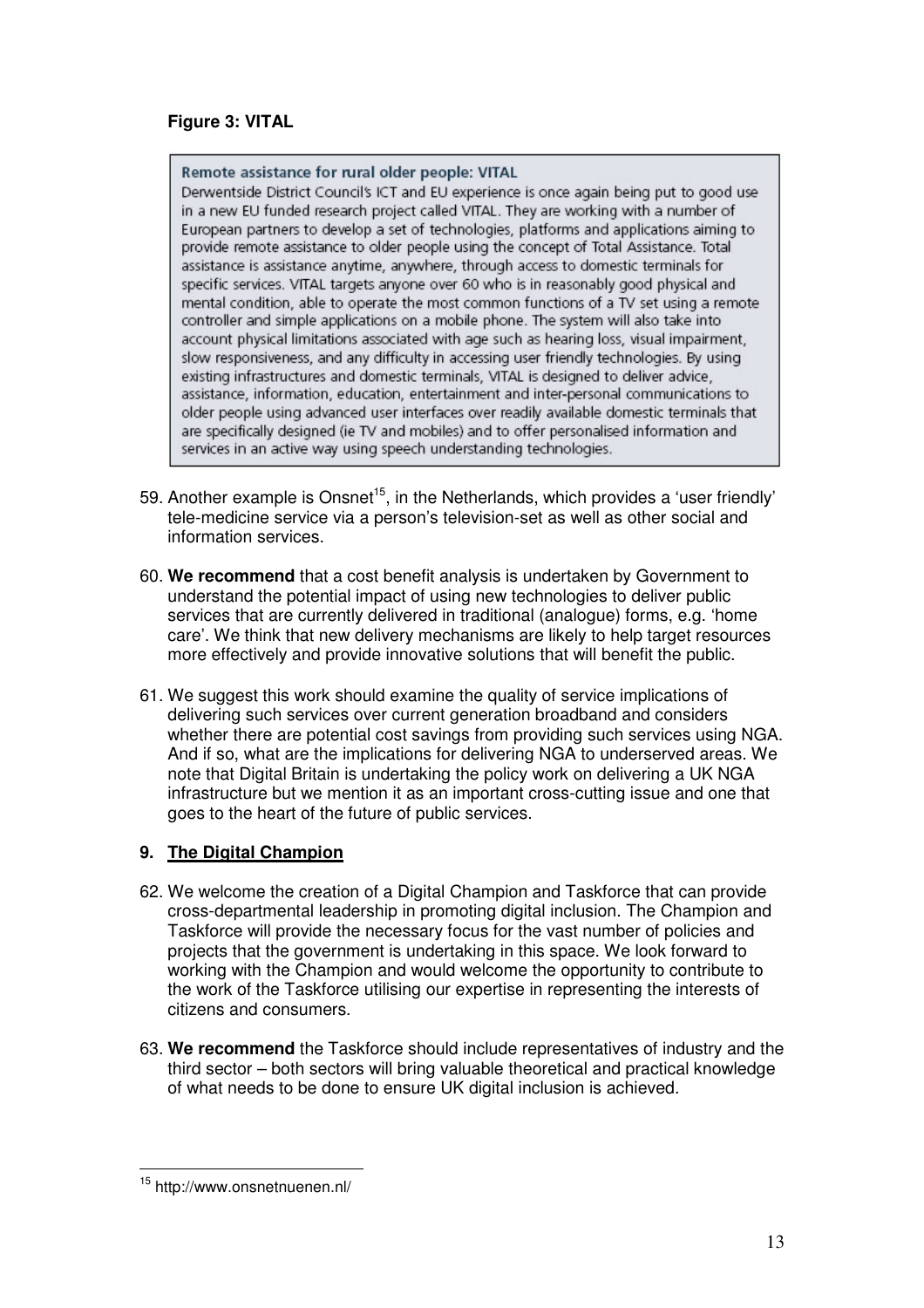- 64. **We recommend** that once the Champion is in place and has reviewed all the evidence they should consider whether Government should be set digital inclusion targets. Targets that Government has accepted can provide the necessary focus for Government Departments and other organisations to achieve digital inclusion outcomes.
- 65. **We recommend** the Champion and Taskforce looks internationally to see what other countries are doing to improve pc and internet take-up, and what lessons can be learned from other schemes and initiatives.
- 66. We discussed (at paragraph 55) peoples' concerns about their privacy and the security of their personal data online **and recommend** as part of the solution to resolve these concerns, a role for the Champion to highlight and facilitate discussions with Government and industry to better protect personal data in order to increase consumer trust and confidence.

### **10. Nations and Regions**

- 67. It is important to recognise that the precise action needed to promote digital inclusion will vary in different parts of the UK, and that the Devolved Administrations are also taking action in pursuit of this goal. For example, the Scottish Government launched a Digital Inclusion Strategy "Connecting Scotland's People" in 2001, which was reviewed in 2005/2006 and resulted in a new Digital Inclusion strategy, "Digital Inclusion in Partnership" 16 .
- 68. **We recommend** the Government should tailor its activities to meet the particular needs of the UK's Nations and Regions and should co-ordinate its activities with other interested parties.

# **11. Conclusion**

- 69. We think digital inclusion will be increasingly central to people's engagement in today's society. As the number and sophistication of online services increases and new forms of public service delivery are rolled-out, those who are digitally excluded will find that their social exclusion is exacerbated.
- 70. We welcome strongly the Government's Digital Inclusion Action Plan and its commitment to get online those currently not connected. In particular, we welcome the Home Access Initiative's ambition to ensure 1 million of the most disadvantaged children will be connected by 2011.
- 71. But there is more to do to ensure that those vulnerable groups, such as older people and people with a disability, are able to benefit from the services that new technologies offer. We look forward to working with the Government and the Digital Inclusion Champion to ensure that digital inclusion is achieved for all UK consumers and citizens.

<sup>16</sup> http://www.scotland.gov.uk/Publications/2007/02/28141134/0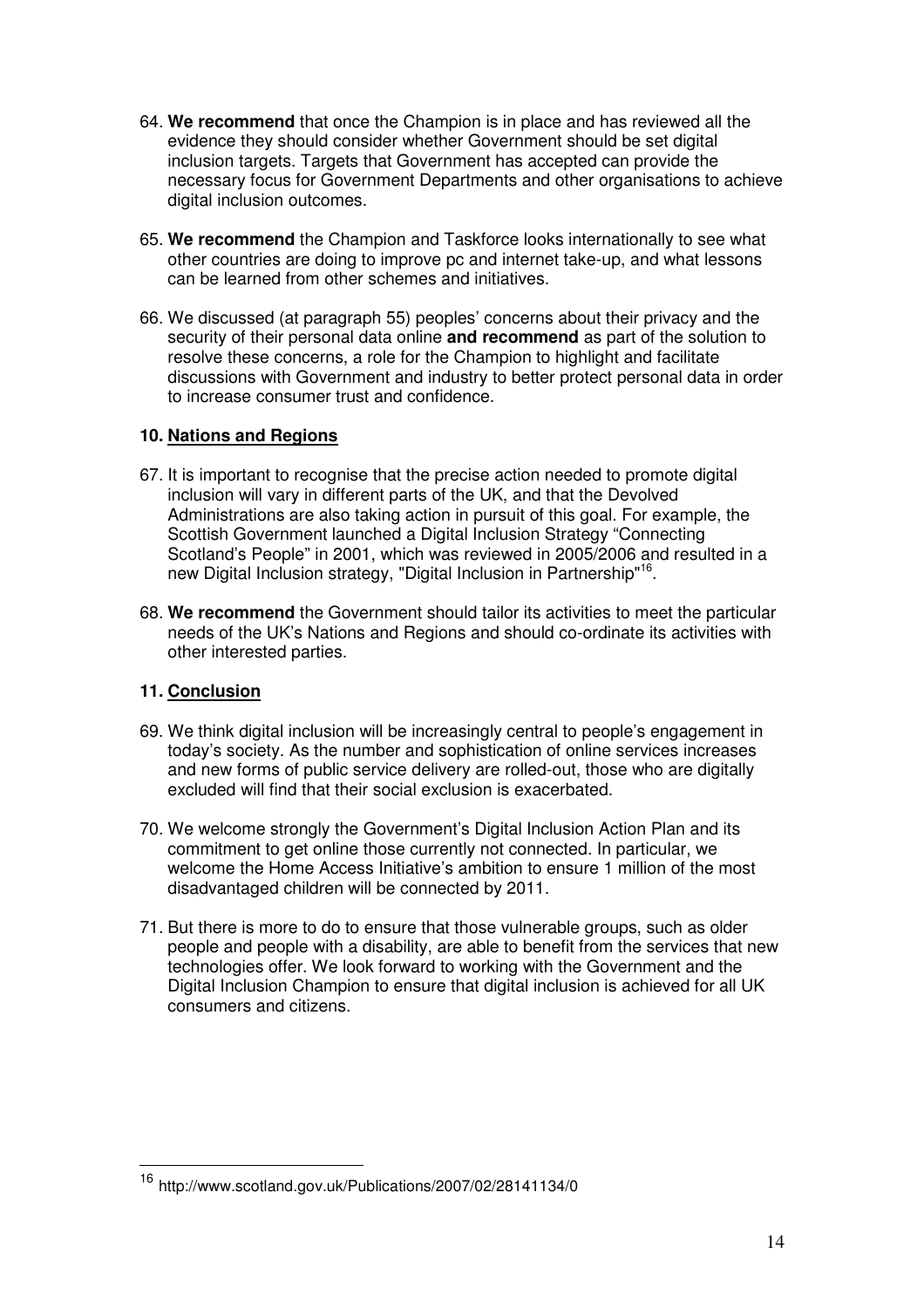# **12. Recommendations**

### **Recommendation 1 – The Government should recognise that there is a particular need to improve broadband availability in rural areas**

- Government locates those homes that reside within these 'not spots'. The outcome of such a mapping exercise will enable central, national and local governments to target resources efficiently and close the physical digital divide.
- Government ensures there is a rural dimension to its work to promote the geographical availability of broadband. This will help central, national and local government ensure parts of the UK are not stranded on the wrong side of an 'availability' digital divide.

### **Recommendation 2 – The Home Access Initiative should be expanded in order to maximise the potential benefits for the children and parents of low income families**

- The Home Access Initiative should provide low income households with internet access via a wireless cloud in school catchment areas of high socioeconomic levels of deprivation. This is to ensure simplicity for the end-user and reduce the need for people to have technological knowledge of such things as routers or the provision of a support line if a connection fails. Importantly, it overcomes the need for a household to have a fixed line. Ofcom's data reveal a year on year fall on fixed line ownership as people switch to mobile - often due to cost implications.
- The Government ensures its Home Access Initiative includes those that are not part of the traditional schooling environment.
- All foster and care homes should automatically qualify for free broadband and pc access under the Home Access initiative to capture those children that are particularly vulnerable or at risk.
- The Home Access initiative should ensure that those schools that take part in the scheme provide evening classes for digitally disengaged parents so they can learn the ICT and media literacy skills required to get online, and importantly protect their children.

### **Recommendation 3 – The Digital Mentor Programme should have a particular focus on older people and groups considered to be at risk**

- The Digital Mentor programme should help to digitally include those groups that are most at risk in society. We point to the Department of Communities and Local Government (DCLG) Digital Inclusion team's work in profiling these groups.
- The priority group for the Digital Mentor scheme should be older people. All of the available research shows this is the largest unconnected user group and is likely to draw great benefit from online public services such as: online GP services; NHS direct; the Department for Work and Pensions (DWP) website; Consumer Direct; the ability to shop online, in particular, the delivery of heavy goods such as groceries; and other services that can help alleviate isolation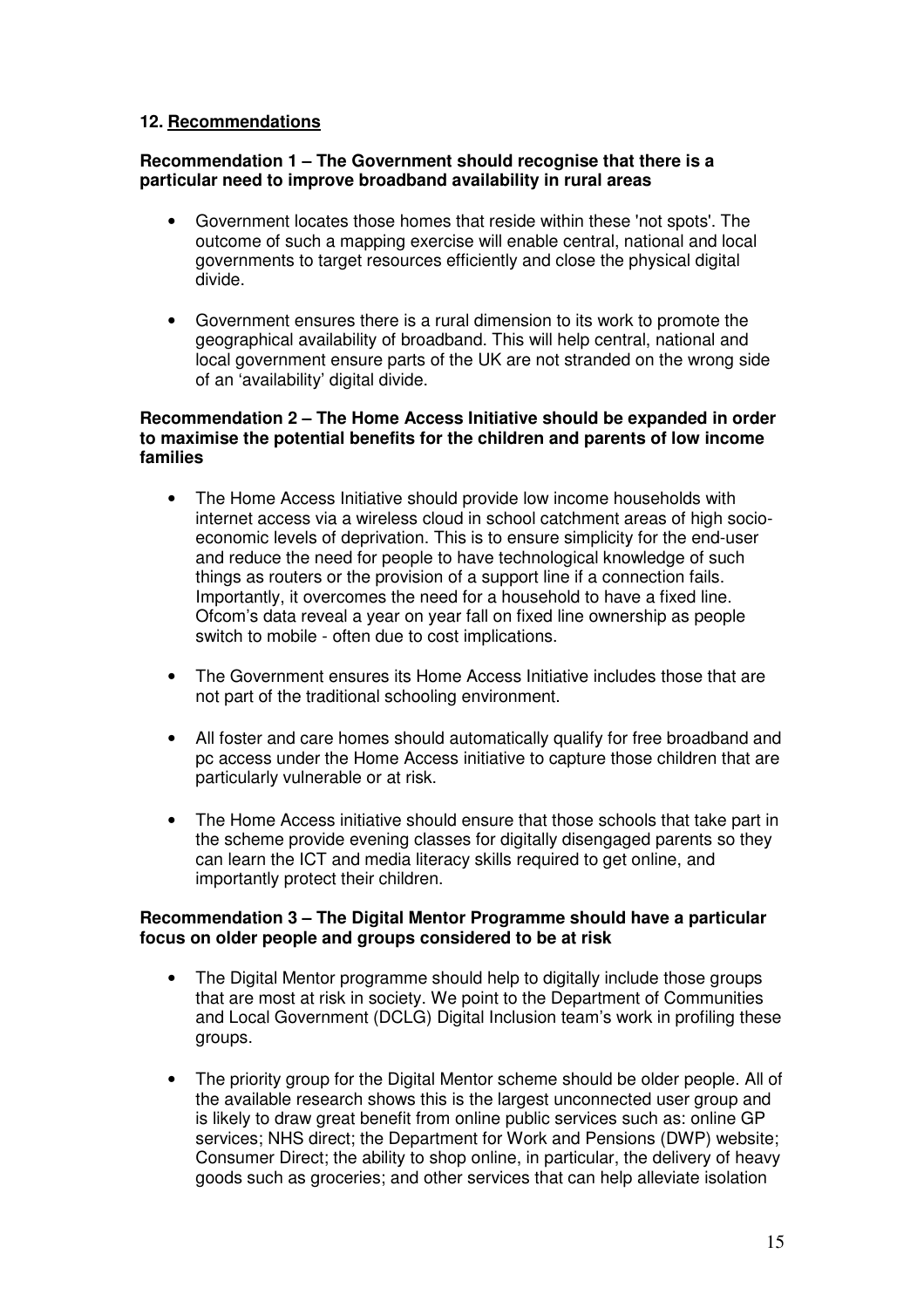and help them keep in touch with friends and family, e.g. email or online video calling.

**Recommendation 4 – The Government should develop an outreach programme that is tailored specifically to the needs of people with a disability and should take steps to promote the wider availability of equipment that they find usable**

- A specific outreach programme, tailored to the needs of people with a disability, is established to ensure that the number of disabled people who are not online - 66% - is dramatically reduced.
- Government should change its procurement procedures in favour of accessible equipment, to the benefit of disabled end-users, which in turn is likely to enable the UK to become a European leader in providing eaccessible solutions.
- Government should support the Commission's Electronic Framework Review proposals in order to reduce digital exclusion for this group of citizens.
- The new Digital Champion should facilitate discussions between manufacturers, service providers and disability groups to develop usable products and services that meet the needs of disabled end-users. This is likely to result in quicker solutions than would otherwise be developed if we relied solely on formal regulation.

### **Recommendation 5 – The Government should build consumer trust and confidence through co-ordinated action to increase media literacy and make information easier to find**

• The Government should build on the recommendations of the Byron Review by co-ordinating action to increase media literacy, particularly among disadvantaged groups, and making information easier to find by, for example, exploring the idea of a portal or helpline that would provide, or direct consumers to, valuable information, such as help with troubleshooting, news about online scams, or information about how to protect children online.

### **Recommendation 6 – The Government should assess the impact of moving more public service online and in doing so, take into account the benefits in terms of increased digital inclusion**

• A cost benefit analysis is undertaken by Government to understand the potential impact of using new technologies to deliver public services that are currently delivered in traditional (analogue) forms, e.g. 'home care'. We think that new delivery mechanisms are likely to help target resources more effectively and provide innovative solutions that will benefit the public.

### **Recommendation 7 – The Government's Digital Inclusion Champion should consider the benefits of setting targets for digital inclusion and should seek to learn from innovative schemes abroad**

• The Taskforce should include representatives of industry and the third sector – both sectors will bring valuable theoretical and practical knowledge of what needs to be done to ensure UK digital inclusion is achieved.